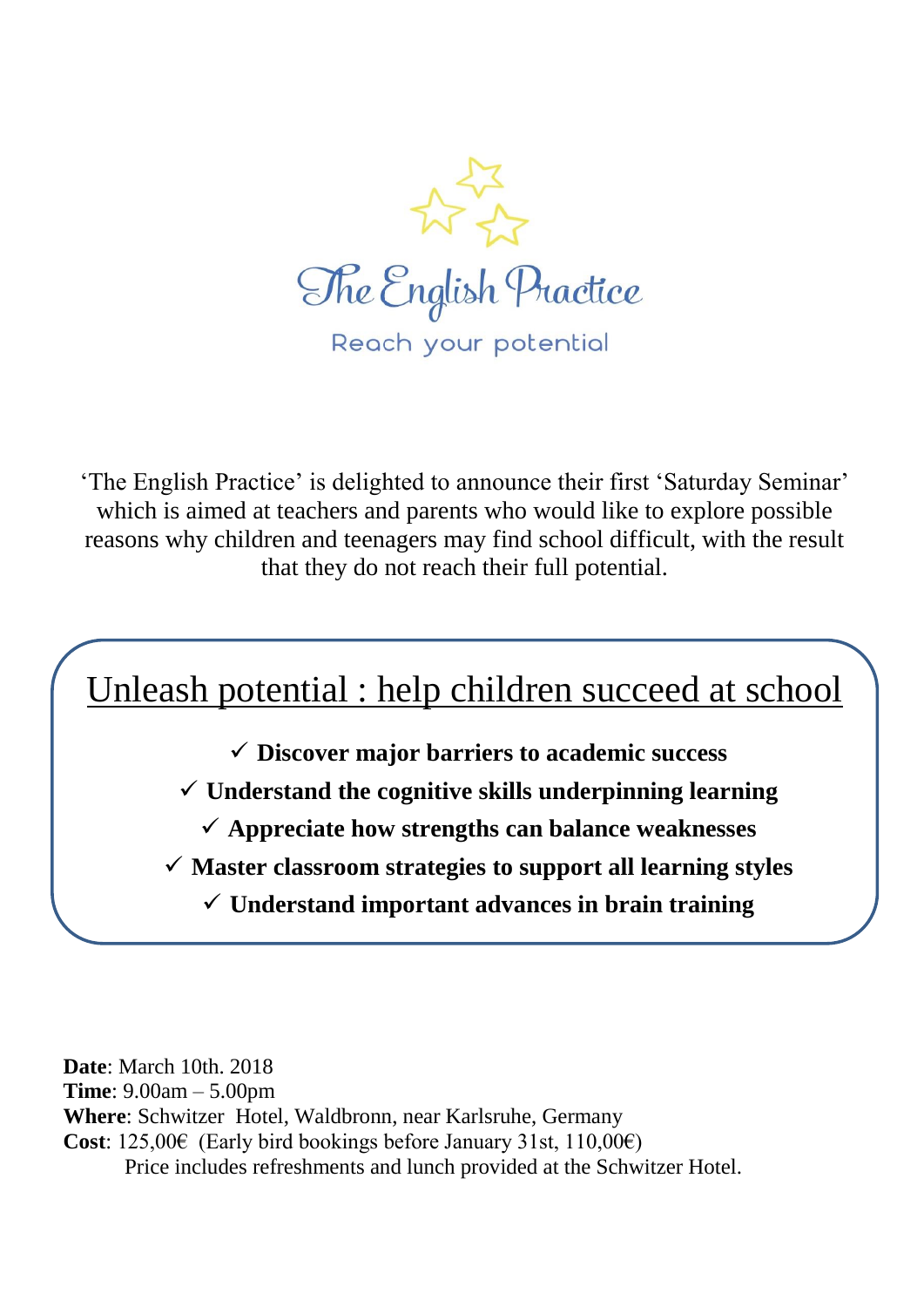

# The Team

### **Carol Jones**

Director, 'The English Practice', Waldbronn / BSc. MAEd, MBPsS, teacher, psychologist. Educational therapist, neurofeedback therapist

info@englishpractice.de

### **Dr. Beverly Steffert**

Chartered Psychologist. Learning Recovery, Cambridge / Neuropsychologist and an Associate Fellow of the British Psychological Society, Cambridge, UK /

b.steffert@learningrecovery.co.uk

### **Geraint Griffiths**

Director SVUK Ltd., Optometrist, Leicester, UK / Chair the Association of Sport and Schoolvision Practitioners, Sportvision expert to BSI. College of Optometrists examiner. /

### **Philipp Heiller**

Co-founder of BrainBoost-Neurofeedback. / Medical doctor Praxis Heiller, Munich Specialized as Neurofeedback therapist /

info@praxis-heiler.de.

### **Steven Jones**

Clinical Psychologist, Munich / Specialized as Neurofeedback therapist

s.jones@brainboost.de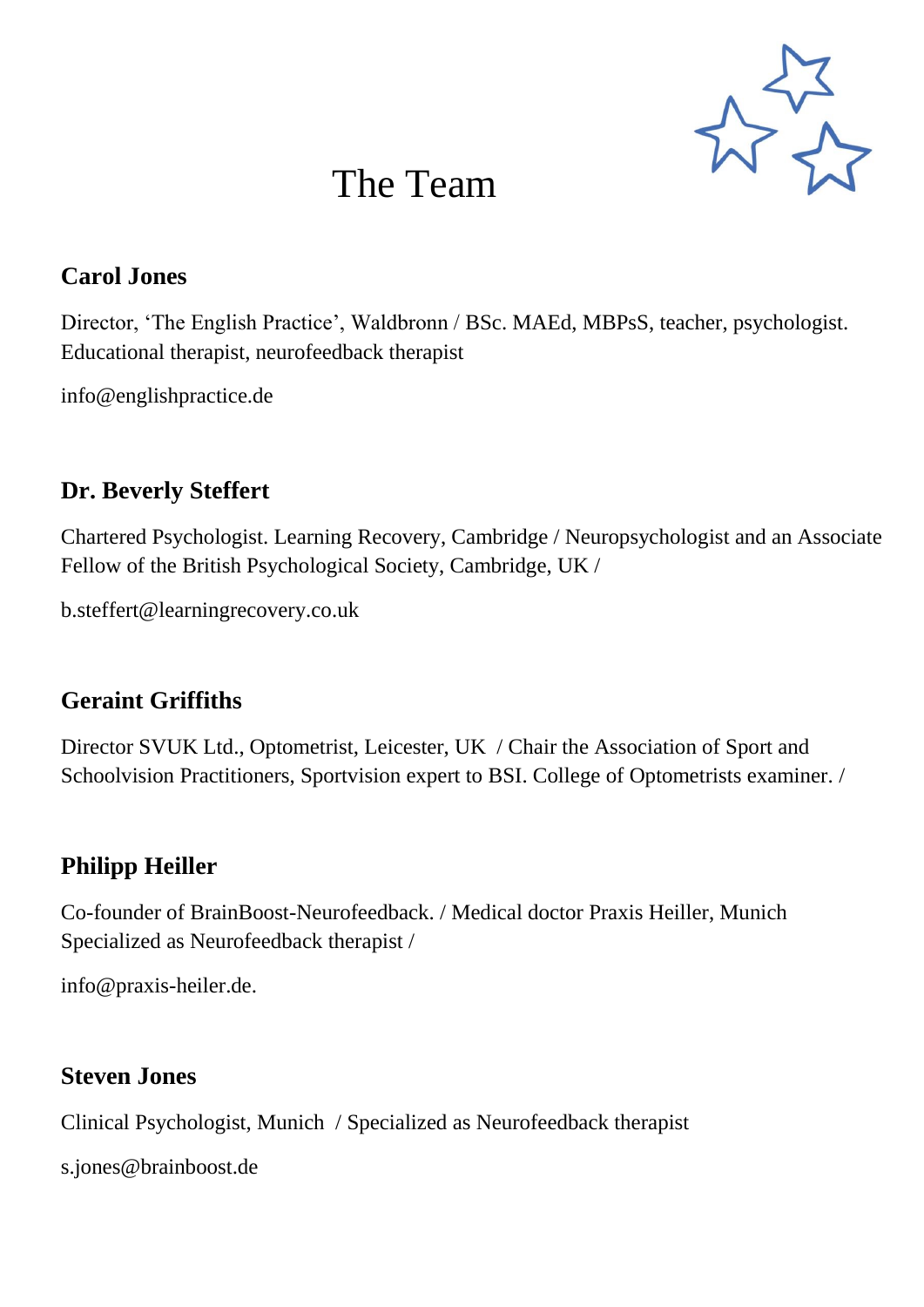

# The Programme

| 08.30   | <b>Registration and refreshments</b>                                                                                                                                                     |  |
|---------|------------------------------------------------------------------------------------------------------------------------------------------------------------------------------------------|--|
| 09.00   | Welcome                                                                                                                                                                                  |  |
| 09.15   | The Stress of Learning: Learning styles and the role they play in achieving<br>academic success.<br>Dr. Beverley Steffert                                                                |  |
| 10.15   | Strategies to support learning styles at school and at home.<br>Carol Jones                                                                                                              |  |
| 10.45   | Discussion/question and answers                                                                                                                                                          |  |
| 11.00   | <b>Coffee break</b>                                                                                                                                                                      |  |
| 11.15   | The sensory aspects of visual and auditory processing<br>Dr. Beverley Steffert                                                                                                           |  |
| 11.45   | The importance of eye dominance and binocular vision and the relationship to<br>dyslexia and associated disabilities, dysgraphia, dyscalculia and dyspraxia.<br><b>Geraint Griffiths</b> |  |
| 12.45   | <b>Discussion/question and answers</b>                                                                                                                                                   |  |
| 13.00   | <b>Lunch break</b>                                                                                                                                                                       |  |
| 14.00   | Auditory processing difficulties and their implications in the classroom.<br><b>Carol Jones</b>                                                                                          |  |
| 14.30   | A word about the importance of nutrition!<br>Dr. Beverley Steffert                                                                                                                       |  |
| 15.00   | <b>Coffee break</b>                                                                                                                                                                      |  |
| 15.15   | Neurofeedback – exciting developments in neurology.<br>Philipp Heiller / Steven Jones                                                                                                    |  |
| 16.15pm | <b>Personal success stories</b>                                                                                                                                                          |  |
| 16.30pm | Panel discussion/question and answers                                                                                                                                                    |  |
| 17.30pm | <b>Close</b>                                                                                                                                                                             |  |